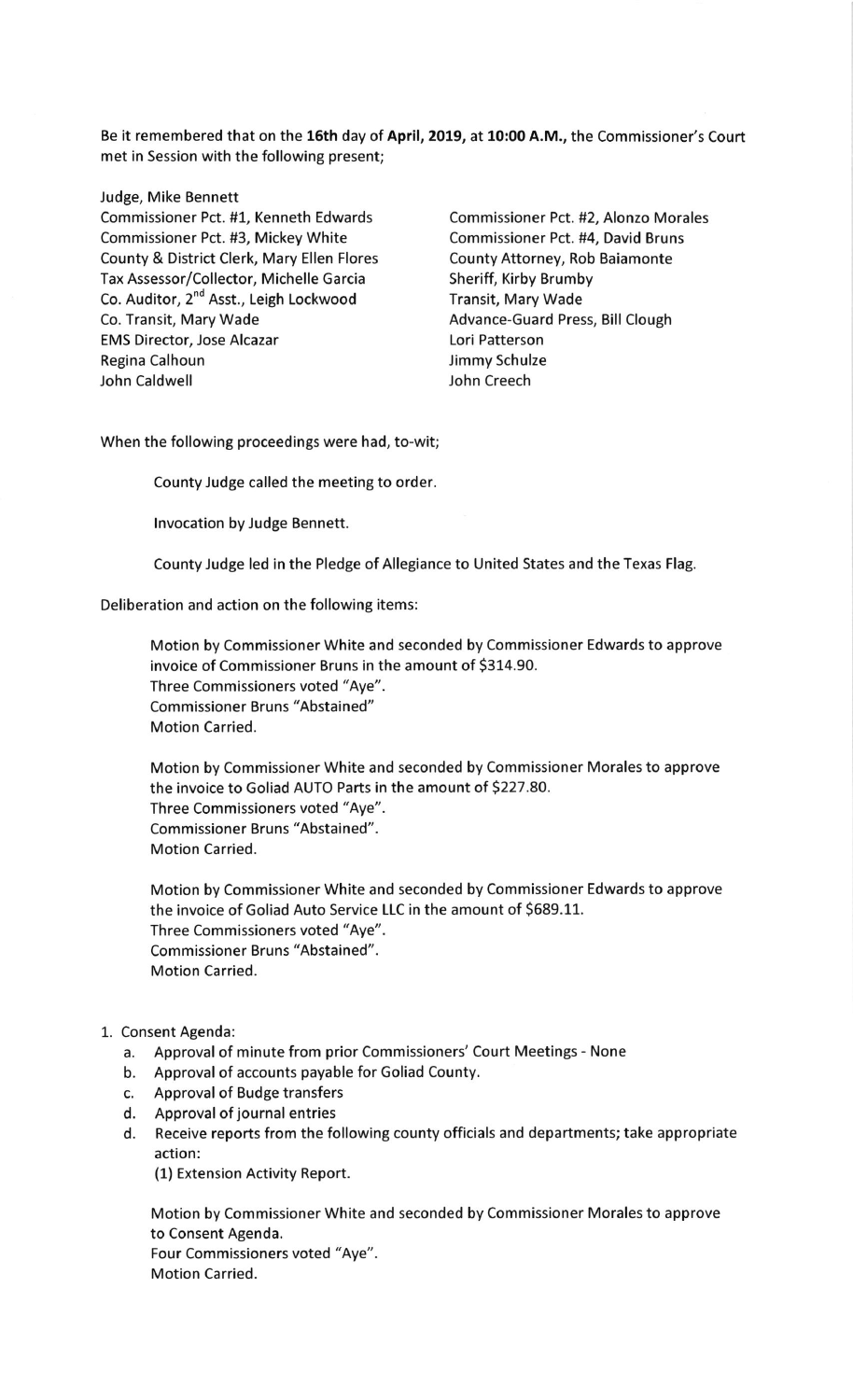2. Motion by Commissioner Bruns and seconded by Commissioner White to approve the payment of 52,500.00 budgeted funds to Goliad Pet Adoption for spay/neuter funds. Four Commissioners voted "Aye". Motion Carried.

Commissioner White questioned if this was a matching fund request and if they had submitted paperwork showing they had reached that amount.

Motion by Commissioner White and seconded by Commissioner Bennett to reverse the motion to approve the payment of 52,500.00 budgeted funds to Goliad Pet Adoption for spay/neuter funds. Four Commissioners voted "Aye".

Motion Carried.

Motion by Commissioner Morales and seconded by Commissioner Bruns to approve the payment of 52,500.00 budgeted to Goliad Pet Adoption for spay/neuter funds. The Auditor is to hold the check, contingent they receive the report in the amount that is requested of/or S2,500.00. Four Commissioners voted "Aye". Motion Carried.

- 3. Motion by Commissioner Morales and seconded by Commissioner White to approve the FTA Fiscal Year 2020-2021 Certifications and Assurances, as part of the state and federal funding for Rural Transit. Four Commissioners voted "Aye". Motion Carried.
- 4. Motion by Commissioner Morales and seconded by Commissioner White to approve the application for Rural Transit state and federal funding as subcontractor with GCRPC. Four Commissioners voted "Aye". Motion Carried.
- 5. Motion by Commissioner Bruns and seconded by Commissioner White to approve the payment to Schroeder Volunteer Fire department in the amount of \$10,500.00. Four Commissioners voted "Aye". Motion Carried.
- 6. Commissioner Bruns put this on the agenda at the recommendation of the Auditor. We need help with getting part-timers. We have eight part-timers, but only two work because they work at other places.

Judge Bennett would like to go to surrounding counties and/or counties similar to Goliad County to see how they operate. Maybe they can teach us something or maybe we can teach them something. The County Judge, EMS Director and Commissioner Bruns will be going to the counties to see how they deal with this issue.

Motion by Judge Bennett and seconded by Commissioner White to take no action on this time at this time.

## 7. Public Comment

Sheriff Brumby announced he received several boxes of zip ties from a vendor at the Hurricane Conference. If you are interested in receiving some, come by the office, its first come, first serve.